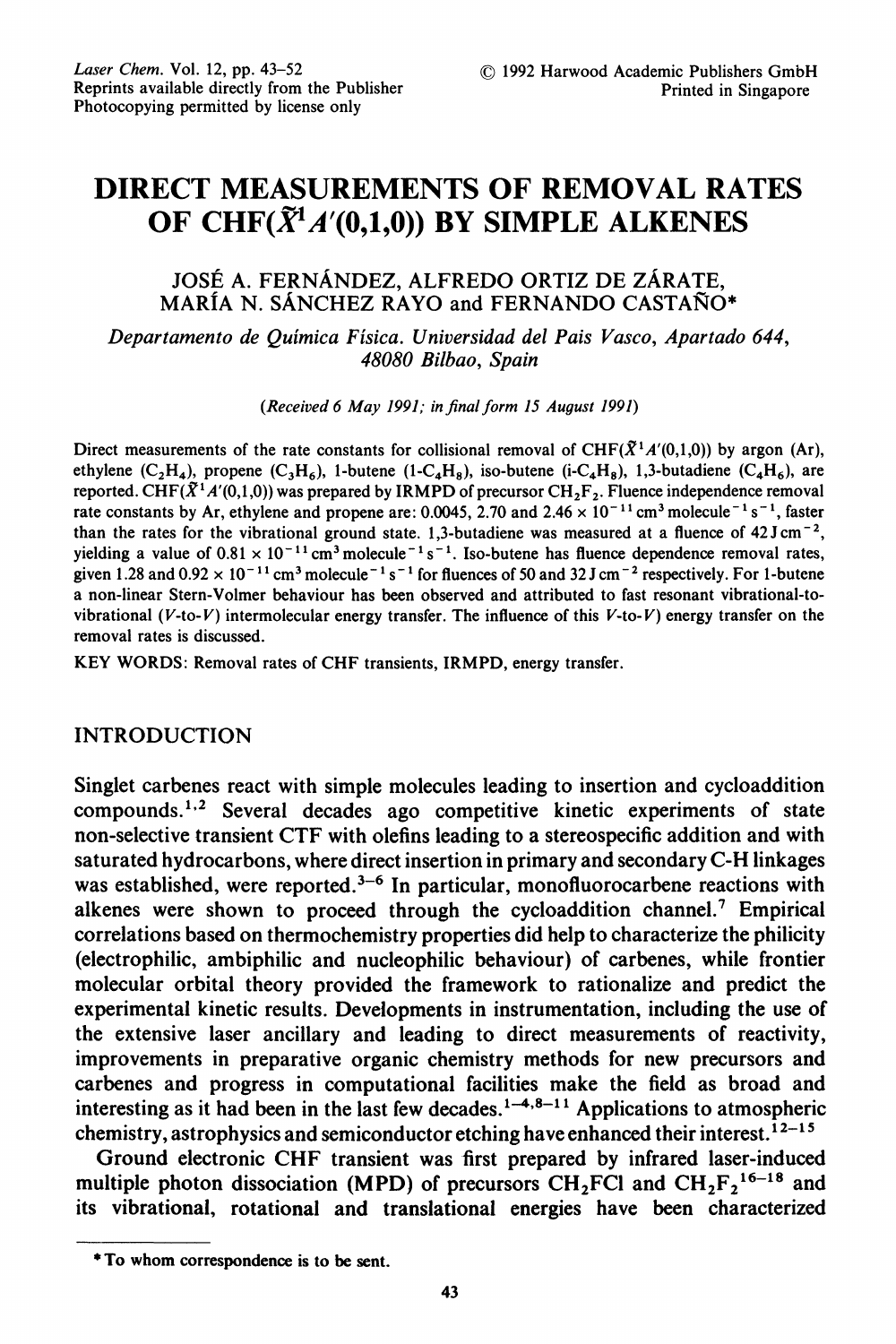recently.<sup>19,20</sup> Direct removal rates of state selective CHF( $\tilde{X}$ <sup>1</sup>A'(0,0,0))—referred henceforth as either CHF( $\tilde{X}(0,0,0)$ ) or CHF( $\tilde{X}$ ) according to conveniences—with noble gases, simple molecules<sup>21-23,17</sup> and radicals<sup>18,24</sup> have been reported in the last few years.

Removal rates of CHF transient and its vibrational states in the electronic  $\tilde{X}$  and  $\tilde{A}$  states with alkenes<sup>16-26</sup> have often been stated to be half way between fast methylene, CH<sub>2</sub><sup>27-31</sup> and slow difluorocarbene CF<sub>2</sub><sup>24,32-33</sup> transients. This rough statement is to be looked at with suspicion, particularly when several removal channels enter into play. In fact, in the lowest singlet  $CH_2(\tilde{a}^1A_1)$  this average behaviour is blurred by the influence and perturbation of ground state triplet  $(\tilde{X}^3B_1)$ . The total reactivity of the singlet is composed by the proper chemical reactivity of the transient and the physical quenching consequence of the singlet-triplet perturbation. A considerable interest has developed in this subject in the last few years.<sup>29-31</sup>

In this paper a kinetic study of the state selected transient CHF( $\tilde{X}(0,1,0)$ ), produced in the IRMPD of precursor  $CH_2F_2$ , with some selected simple alkenes (ethylene  $(C_2H_4)$ , propene  $(C_3H_6)$ , 1-butene (1- $C_4H_8$ ), iso-butene (*i*- $C_4H_8$ ), 1,3-butadiene  $(C_4H_6)$ ) and with Ar is presented. Alkenes have vibrational bands near resonance of the CHF bending mode  $(1406 \text{ cm}^{-1})^{34}$  so that V-to-V intermolecular energy transfer is expected to compete with the cycloaddition chemical channel. In addition, the long lifetimes of the alkene vibrational states<sup>35</sup> and the low efficient  $V$ -to- $V$  intermolecular energy transfer of these alkenes make the problem challenging.

#### EXPERIMENTAL

The experimental set up used to probe the state selected transients and later to measure the removal rates, is shown in Figure 1. Briefly, the beam of a dissociation laser (TEA-CO<sub>2</sub> laser, Lumonics K-103), that oscillate in a optical cavity made by a R35% germanium output coupler and <sup>a</sup> master ruled grating set at the R(20) of the  $(0,2^0,0)-(0,0^0,1)$  band of CO<sub>2</sub> (at  $\lambda = 9.27 \,\mu\text{m}$ ), was directed, dumped and split when appropriate, and focused to <sup>a</sup> 0.5 mm diameter spot, into the sample cell center. Fluences were varied in the range from 50 to  $12 \text{ J cm}^{-2}$ . The sample cell was filled with precursor  $\text{CH}_2\text{F}_2$  (5 mTorr), buffer gas (Ar, 2 Torr) and the selected reactant partner at variable pressures (usually up to 100mTorr). Precursor pressure was selected as a compromise to get sizeable emission signals and low noise background due to luminiescence (caused $^{27}$  either by collisional dissociation of precursor molecules following infrared laser multiple photon absorption or by reaction/energy transfer of MPD transients with or to the added gases).

Infrared MPD of precursor  $\text{CH}_2\text{F}_2$  in the conditions mentioned is known to follow a three center elimination channel:

$$
CH_2F_2 \Leftrightarrow CHF(\tilde{X}, v'') + HF(v'', R) \qquad \Delta H^0 = 341 \,\text{kJ mol}^{-1}
$$

in preference to thermodynamically favoured channel

$$
CH_2F_2 \Leftrightarrow CF_2(\tilde{X}) + H_2 \qquad \Delta H^0 = 266 \text{ kJ} \text{ mol}^{-1}
$$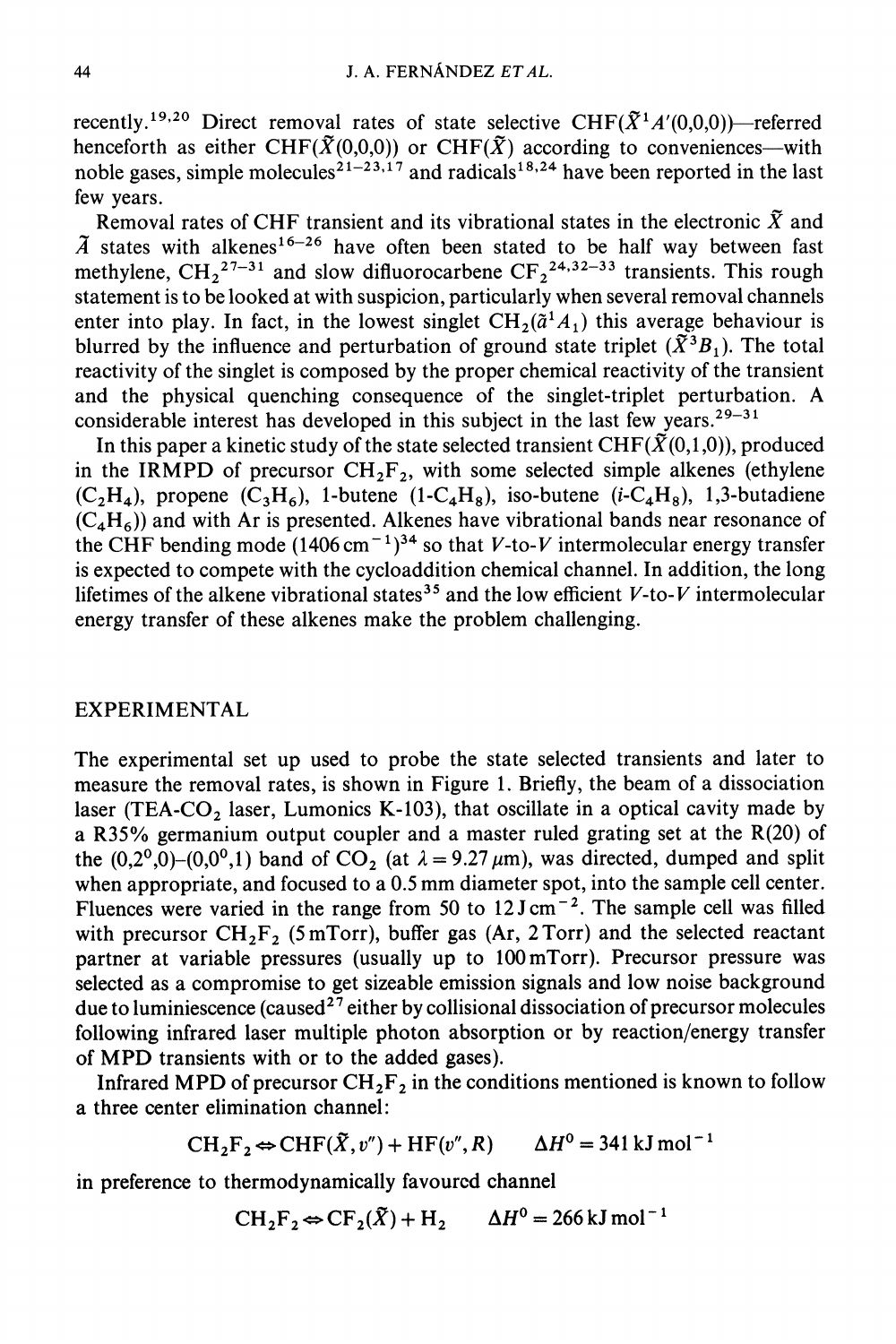

Figure 1 Experimental set up to study the product state distributions and the removal of IRMPD produced free radicals. The system works as follows: A  $CO<sub>2</sub>$  laser pulse of known fluence and shape is sent to the vacuum chamber where an appropriate mixture of precursor and argon has been introduced. Absorption of high intensity infrared radiation leads to precursor photodissociation and the fragments are probed with a dye laser coupled to a <sup>15</sup> ns pulsed Nd:YAG laser in a perpendicular configuration. The emitted light from the excited photofragments is selected with a monochromator, captured with a photomultiplier and routed through an oscilloscope or boxcar integrator to a PC-computer were data are fitted to appropriate models and delivered as hard copy. The following abbreviations are used: Nd:YAG: pulsed Nd:YAG laser. Bc: Boxcar integrator. BS: Beam splitter. Comp: Personal computer, plotter and printer. Dye: Tunable dye laser. E.M.: Energy Monitor. M: Monochromator/Filter (interference or cut off). Osc: Digital Oscilloscope. PM: Photomultiplier. S: Sample space. SA:  $(CO<sub>2</sub>$  laser) spectrum analyzer. SYNC: Electronic laser synchronization. TEA  $CO_2$ : Transversely excited  $CO_2$  laser. Tr: Trigger. VAC: Vacuum system. V M: Vacuum manifold.

that plays a minor role.<sup>25</sup> At high infrared fluences, bimolecularly created fragments,  $C_2$  and CH have been detected.<sup>19</sup> CHF is produced at a vibrational temperature of  $750 \pm 50 \text{ K}^{19,20}$  as measured in its bending mode, yielding a population ratio,  $\widetilde{X}(0,1,0)/\widetilde{X}(0,0,0)$  of 0.067, that has probed to be large enough to allow the detection and time resolved study of the vibrational selected transient.

State selected CHF( $\tilde{X}(0,1,0)$ ) was probed by a Nd:YAG/Dye laser coupled system (Quantel 581 and Datachrom) set at 592.3nm, corresponding to the CHF( $\tilde{A}(0,1,0) \leftarrow \tilde{X}(0,1,0)$ ) transition, where the experimental intensity factor is 0.38.<sup>25</sup> CHF( $\tilde{A}(0,1,0) \leftarrow \tilde{X}(0,1,0)$ ) transition, where the experimental intensity factor is 0.38.<sup>25</sup><br>Spectra were recorded with a delay between the photodissociation and probe lasers of  $3 \mu s$ , long enough to finish the rotational relaxation. Emission was consistently observed through a monochromator set at 546.9 nm (CHF( $\tilde{\Lambda}(0,1,0) \rightarrow \tilde{X}(0,0,0)$ ) transition<sup>25</sup>) with a fast side-on photomultiplier (Hamamatsu R928). Crossed laser beams, in a perpendicular configuration, has been used throughout after checking its lower luminescence level. Time decays were captured with <sup>a</sup> <sup>150</sup> MHz digital oscilloscope, Tektronix 2430A, IEEE interfaced with a PC-computer, where time resolved removal rate constants were obtained by non-linear fitting and, alternatively, integrated between selected times to simulate a boxcar integrator, so that the laser induced fluorescence spectra was scanned. In both cases, care was taken in the subtraction of background luminescence signals. The laser resolution used either for still or time resolved measurements was  $0.08 \text{ cm}^{-1}$ .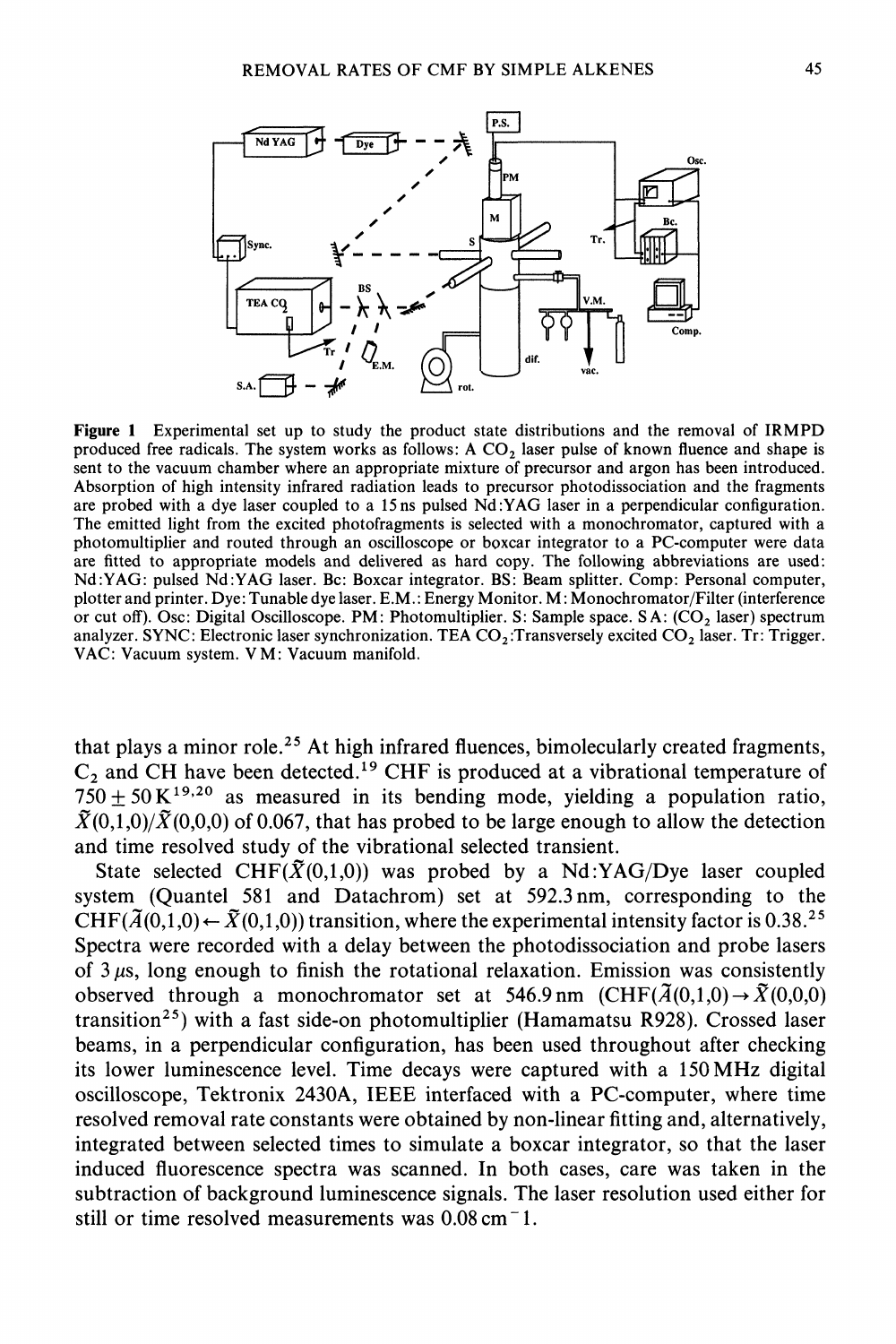The increase in the magnitude of the luminescence signals with the molecular size of the alkene and with the fluence induced a careful search for  $CH<sub>2</sub>$  fragments in the IRMPD of 1-butene and of 1,3-butadiene by themselves and in presence of Ar. Pump and probe lasers delays were set from 1 to 6  $\mu$ s and probe wavelength scanned in the range from 589 and 593 nm. Indeed, no traces of  $\text{CH}_2$  were detected.

Precursor  $CH_2F_2$  and all alkenes were freeze-thaw cycled in a vacuum manifold in order to be purified. Mixtures of degassed precursor, buffer gas and the selected olefin partner at the appropriate pressures (as measured with a capacitance manometer, Datametrics  $10-0.001$  Torr) were homogenized in a balloon under magnetic stirring for a minimum of 30 minutes just before flowing into the reaction vessel.

All experiments were done at room temperature. Chemicals used were of the highest commercially available purity and include:  $CH_2F_2(> 97.0 \text{ vol\%},$  Fluorochem Ltd), Ar(99,9995%, SEO), C<sub>2</sub>H<sub>4</sub>(99.7%, Matheson), C<sub>3</sub>H<sub>6</sub>(99.5%, Matheson), 1-butene (99.0%, Matheson), i-butene (99.0%, Matheson) and 1,3-butadiene (99.7%, Matheson).

#### RESULTS AND DISCUSSION

The LIF spectrum of transient molecules generated by high intensity IRMPD of precursor CH<sub>2</sub>F<sub>2</sub> in Argon (20 mTorr/1 Torr ratio) at room temperature and  $3 \mu s$ delay between dissociation and probe lasers, at wavelengths in the range from 591.0 to 593.0 nm is shown in Figure 2. The spectrum is readily assigned<sup>36</sup> to the  $\tilde{\Lambda}(0,1,0)-\tilde{X}(0,1,0)$  transition of CHF transient. CHF( $\tilde{X}$ ) is a bent molecule (101.6<sup>0</sup>) with a CF stretch vibrational mode at  $1181.5 \text{ cm}^{-1}$  (in Ar) and a bending mode in Ar of 1406 cm<sup>-1.34</sup> The triplet state CHF ( $\tilde{a}^3$ A") has an energy estimated to be  $T_0 < 5140 \text{ cm}^{-1}$  above the electronic ground level and, presumably, it does not affect



**Figure 2** Laser induced excitation spectra and assignation of the CHF( $\tilde{X}^1A'(0,1,0)$ ) transient in the 591 to 593 nm region.  $PQ_1$  transition(s) by 592.24 nm have been consistently used to study the removal rates of vibrational excited CHF( $\tilde{X}$ ) with alkenes.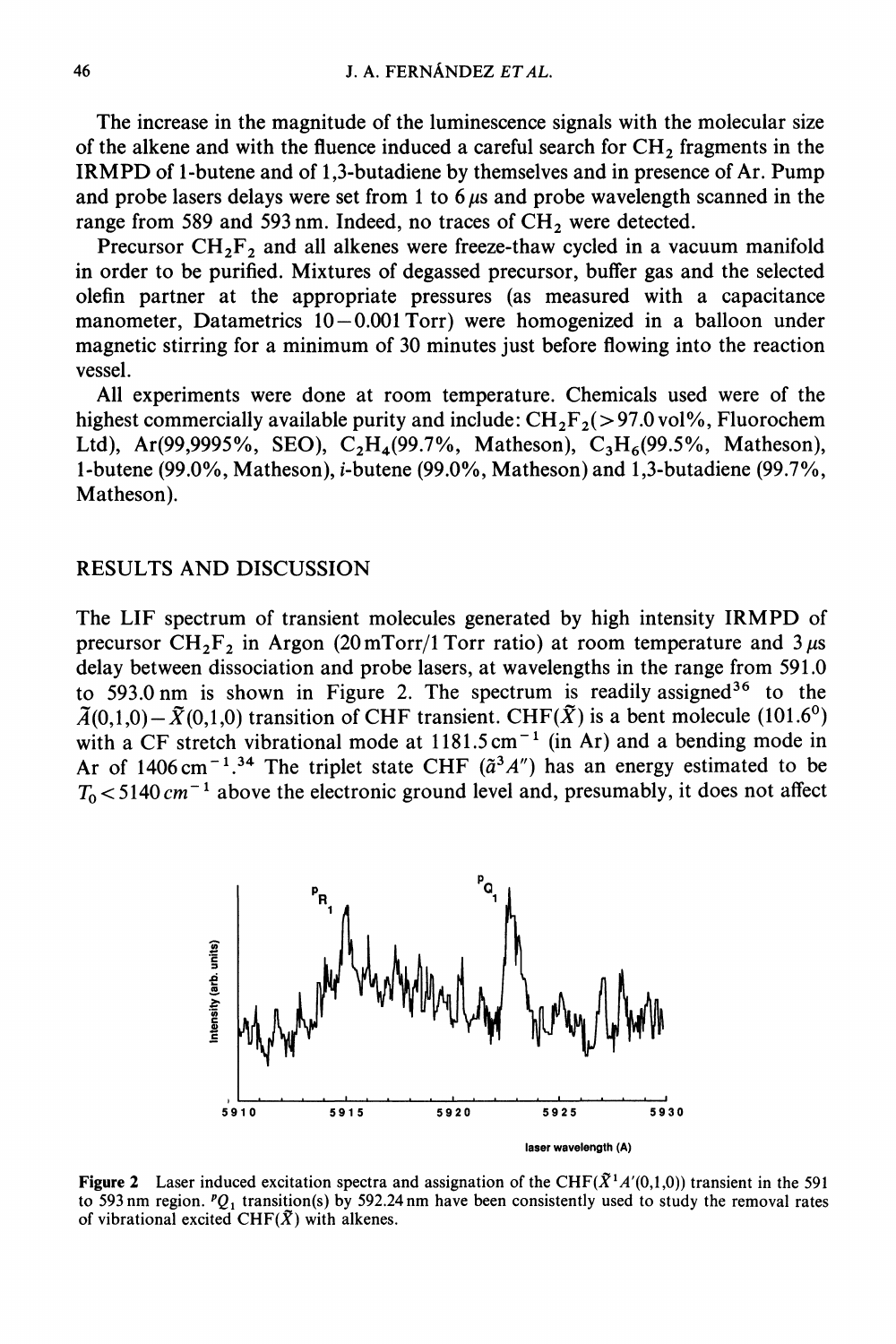or perturb the first (and second) vibrational excited state.

Kinetic removal rates were consistently determined by probing the time evolution of CHF( $\tilde{X}(0,1,0)$ ) at 592.3 nm (emission at 546.9 nm). For the quenching of CHF( $\widetilde{X}(0,1,0)$ ) by Ar, the removal rate constants at pressures up to 6 Torr were fitted to

$$
k = k_0 + k_1 \text{[CH}_2\text{F}_2\text{]} + k_{Q,Ar}\text{[Ar]} + \beta'/\text{P}_{Ar}
$$
 (1)

where the first two terms on the right hand side correspond to the non-collisional removal of the CHF bending mode and the quenching by  $CH_2F_2$  (partial pressure: 4 mTorr) respectively.  $\text{CH}_2\text{F}_2$  is an efficient physical quencher for  $\text{CHF}^{19}$  and in the plot of k versus [Ar] shifts the rate constant upwards by an (irrelevant) constant quantity. Finally,  $\beta'$  is the diffusion coefficient<sup>37</sup> of CHF in Ar. Figure 3 shows the contribution of the collisional and diffusional removal rates. The fit to the experimental results yields:

$$
k_{v,Ar} = 4.5 \pm 0.5 \times 10^{-14} \text{ cm}^3 \text{ molecule}^{-1} \text{ s}^{-1}
$$
  
 $\beta' = 2540 \pm 250 \text{ s}^{-1} \text{ Torr}$ 

that show a sizable quenching rate of the first vibrational state when compared to that of the ground state. The diffusion coefficient gives, for the experimental conditions employed in the study of the removal rates (0.5 Torr of Ar and decays shorter than 100  $\mu$ s), an estimated root mean square distance of 0.07 cm, a figure that allows to neglect the diffusional contribution in the determination of the kinetic rates of alkenes. Consequently, the collisional quenching fits the simple relation

$$
k' = k'_0 + k_Q \text{[alkene]}
$$
 (2)

were  $k_{q}$  is the removal rate constant at each partial pressure of the selected partner. Figure  $4(a, b)$  shows two examples of decay traces of the removal of CHF( $\tilde{X}(0,1,0)$ )



Figure 3. Plot of the removal rates times pressure versus quencher pressure in the quenching of  $CHF(\tilde{X}(0,1,0))$  by Argon. Fitting of the experimental values to equation (1) yields the diffusion coefficient and the removal rate (see text).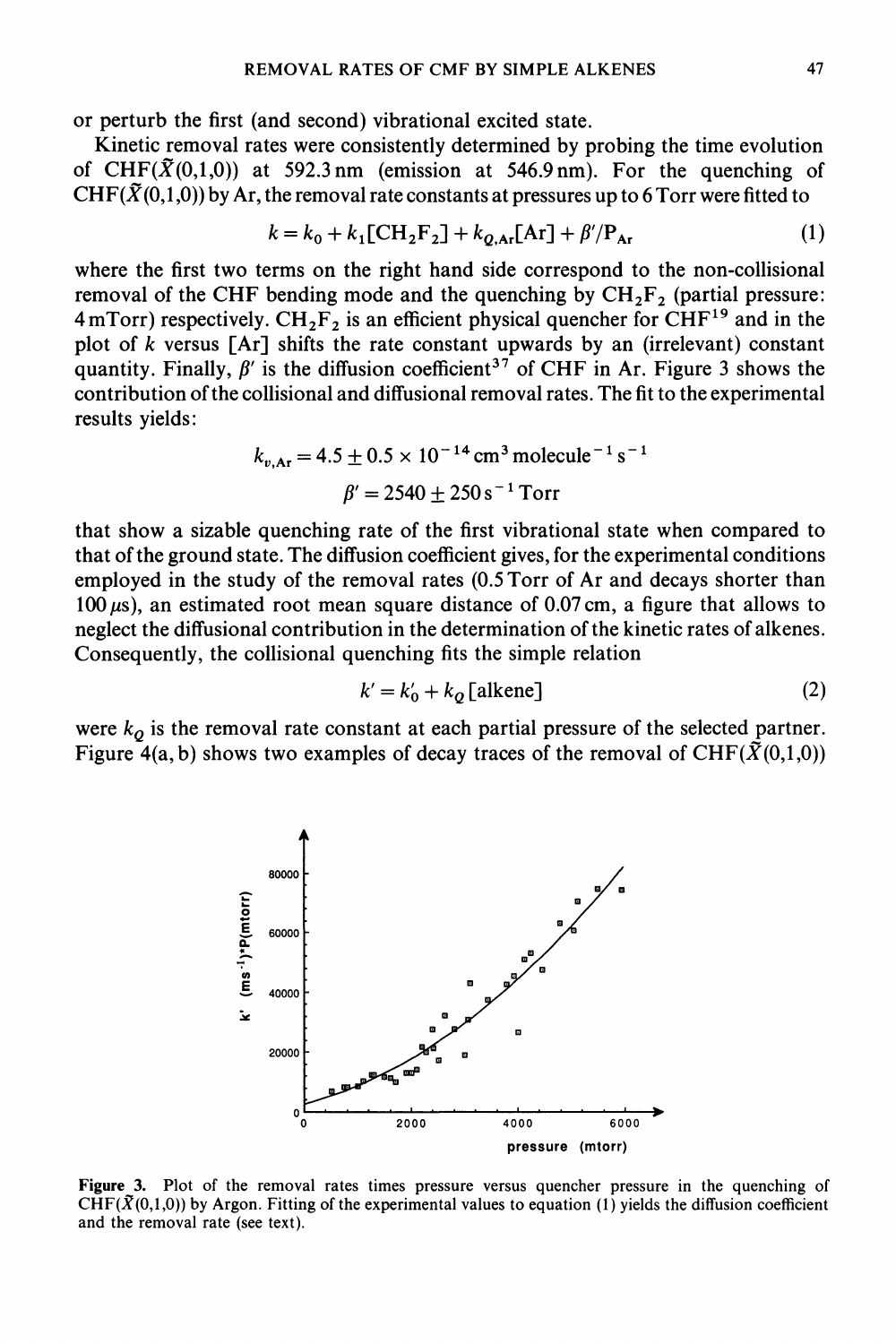

Figure 4 Examples of linear  $(a, b)$  and semilogarithm  $(c, d)$  decay curves of the quenching of ethylene and 1-butene respectively. The experimental pressures of the reactants were:  $(CH_2F_2$ : 4 mTorr; ethylene: 10 mTorr: Ar: 0.5 Torr) and  $(CH_2F_2$ : 4 mTorr; 1-butene: 10 mTorr: Ar: 0.5 Torr).

by 10 mTorr of ethylene and by 90 mTorr of 1-butene respectively. The corresponding semilogarithmic plots are also shown in order to visualize the correlation to a straight line of the fit.

Removal rate constants of CHF( $\tilde{X}(0,1,0)$ ) by ethylene and propene follow simple Stern-Volmer type plots, i.e. independent of the fluence. An example is presented in Figure 5a. Quenching rates by 1,3-butadiene at fluences of 50 and 20J cm-2 show large experimental scattering measurements and are not reported. However, the removal rates at a fluence of  $42 \text{ J cm}^{-2}$  fits quenching rate of  $0.82 \pm 0.08 \times 10^{-11}$  cm<sup>3</sup> molecule<sup>-1</sup> s<sup>-1</sup> with a correlation coefficient of 0.87. Isobutene have fluence dependent removal rates, as shown in Figure 5b. Finally, 1-butene, have proved to be difficult to measure due to nonlinear dependence of the removal rates versus the pressure, and the results reported were extrapolated to very low pressures. Table 1 collects the measured removal rates.

The correlation<sup>38,39</sup> of the logarithm of the removal rate constants or cross sections of the quenching of CHF versus the root square of the intermolecular well depth of the reactant partner has been often used to rationalize the kinetic behaviour of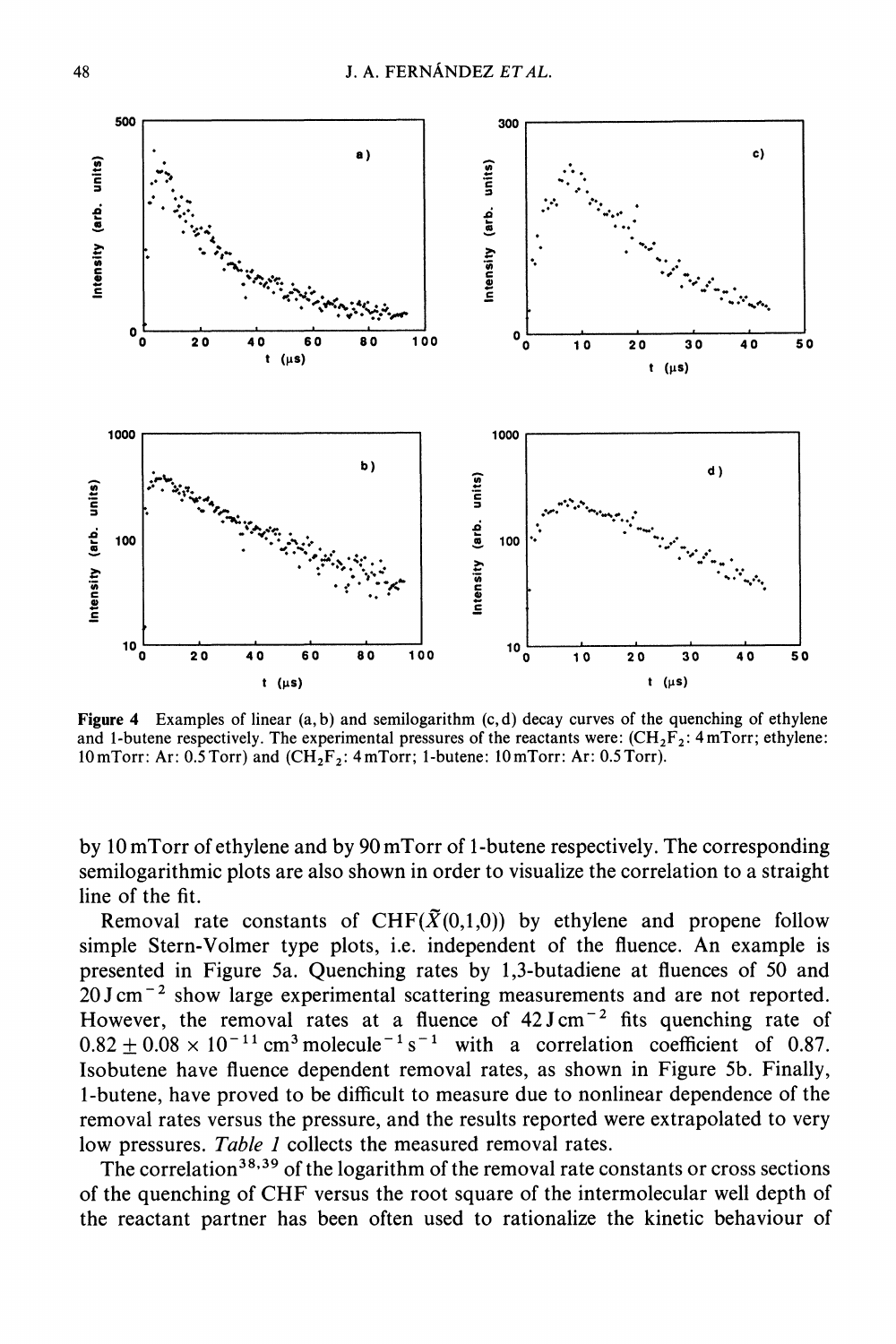

Figure 5 Stern-Volmer type plots for the determination of the removal rates of the reaction between transient CHF( $\tilde{X}(0,1,0)$ ) and (a) ethylene and (b) isobutene at CO<sub>2</sub>-laser fluences of 50 and 32 J cm<sup>2</sup>.

| Fluence:      | $50 \text{ J} \text{ cm}^2$ | 42 J cm <sup>2</sup> | $32 J \, \text{cm}^2$ | Range<br>(mTorr) |
|---------------|-----------------------------|----------------------|-----------------------|------------------|
| Ar            | $(4.5 \pm 0.5)10^{-3}$      |                      |                       |                  |
| Ethylene      | $2.76 \pm 0.28$             | $2.5 + 0.25$         | $3.17 + 0.58$         | $10 - 170$       |
| Propene       | $2.53 + 0.23$               |                      | $2.39 + 0.22$         | $10 - 80$        |
| 1-Butene      | $0.74 + 0.08^a$             |                      | $0.91 + 0.13^{\circ}$ | $10 - 170$       |
| 1.3-Butadiene |                             | $0.81 + 0.08$        |                       | $15 - 90$        |
| Isobutene     | $1.28 + 0.10$               |                      | $0.92 + 0.12$         | $10 - 80$        |

**Table 1** Removal rates in  $10^{-11}$  cm<sup>3</sup> molecule<sup>-1</sup> s<sup>-1</sup> units, of transient selective state CHF( $\bar{X}(0,1,0)$ ) by five simple alkenes (in  $0.5 \text{ mTorr}$  of Ar) as a function of TEA-CO<sub>2</sub> laser fluence

"Slope at low pressures (see text).

electronic and vibrational CHF ground state,  $19,20$  its first electronic excited state<sup>26,25</sup> and the ground and excited states of other carbenes.<sup>27,28</sup> For the kinetics of CHF( $\tilde{A}$ ), reactants as different as noble gases, alkenes, NO, etc, fits to a straight line, so that physical and chemical quenching channels cannot be distinguish.

In the reactions of vibrational state selected CHF( $\tilde{X}(0,1,0)$ ) with alkenes an additional V-to-V intermolecular energy transfer channel is introduced. Removal rate through this channel are expected to be high as a consequence of the near resonant alkene vibrations ((CH<sub>2</sub> bending (in plane), CH<sub>2</sub> bending and CH<sub>3</sub> symmetric deformation) with the CHF bending at  $1406 \text{ cm}^{-1}$ . Indeed, a comparison of the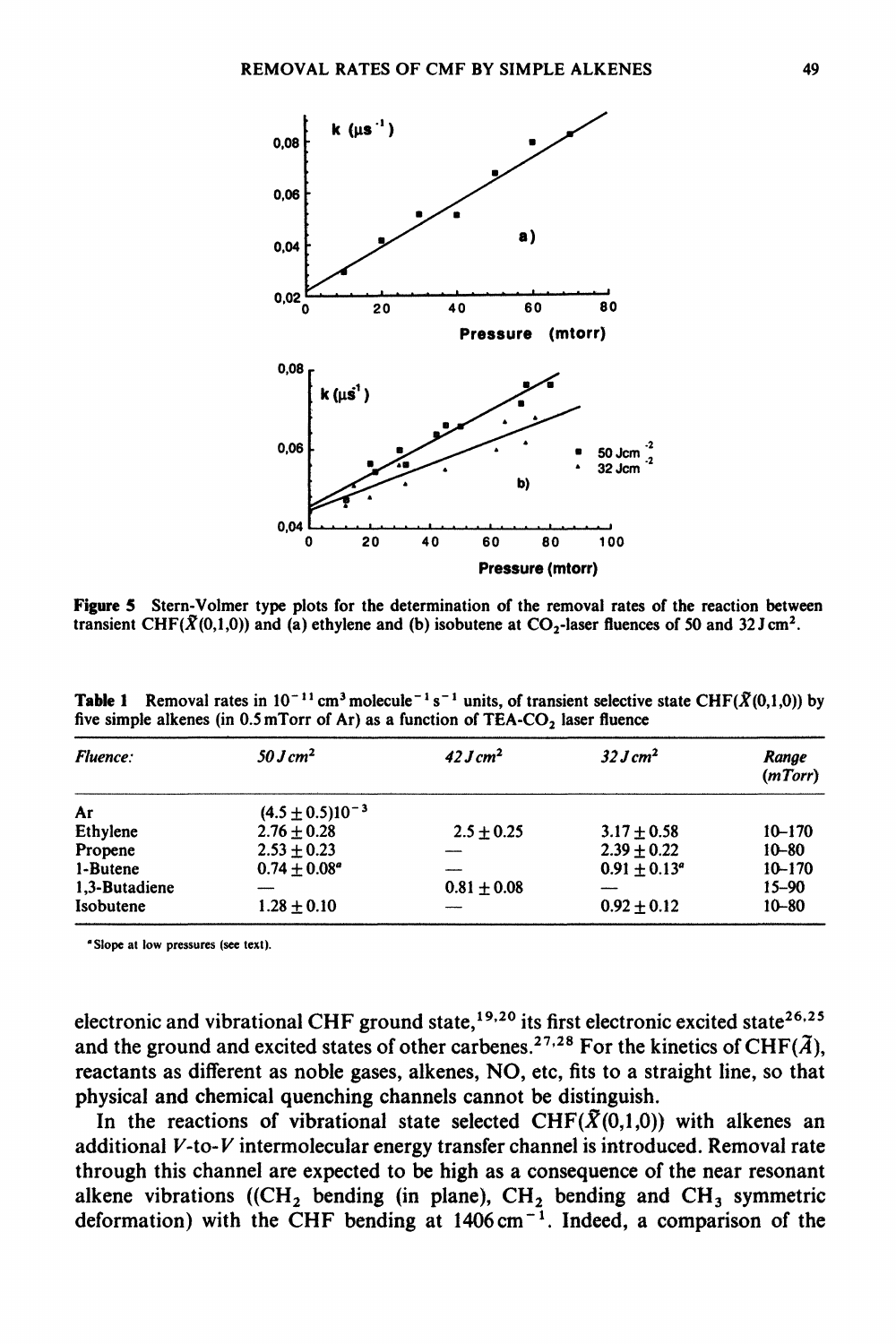removal rates of vibrational ground and first excited states with the simplest alkene used, ethylene, leads to the conclusion that energy transfer of  $CHF(\tilde{X}(0,1,0))$  to the  $CH_2$  bending (in plane) of  $C_2H_4$  is 2-5 times faster than the cycloaddition of CHF( $\tilde{X}(0,0,0)$ ) with double bonds.

Comparing the removal rates of CHF( $\tilde{X}(0,1,0)$ ) among the alkenes studied (Table 1) one is tempted to assign partial V-to-V removal rate constants to specific vibrational modes of the alkene.<sup>40</sup> So, the transfer to the CH<sub>2</sub> bending (in plane) is far more efficient than the transfer to  $>CH_2$  bending and  $CH_3$  symmetric deformation. However, the slight changes of vibrational transitions of alkenes respect to the 1406 cm<sup>-1</sup> energy of the CHF( $\tilde{X}(0,1,0)$ ) and the few number of molecules studied so far makes premature the task of a quantitative approach.

Within the difficulties of interpretation of the experimental results it is worth mentioning the competitive effects found in the removal of CHF( $\tilde{X}(0,1,0)$ ) by 1-butene, were a saturation effect of the kinetic constants for high alkene pressures is observed (Figure 6). Vibrational ground state CHF( $\tilde{X}(0,0,0)$ ) reacts with 1-butene to yield a cyclopropane derivative at an absolute rate measured to be  $1.7 \times 10^{-11}$  cm<sup>3</sup> molecule<sup>-1</sup> s<sup>-1</sup>, slightly faster than the quenching of CHF( $\tilde{X}(0,1,0)$ ).



**Figure 6** Plot of the experimental decays of the reaction CHF( $\tilde{X}(0,1,0)$ ) with 1-butene versus pressure for two fluences: (a)  $50 \text{ J cm}^2$  and (b)  $32 \text{ J cm}^2$ . Note the non-linear dependence.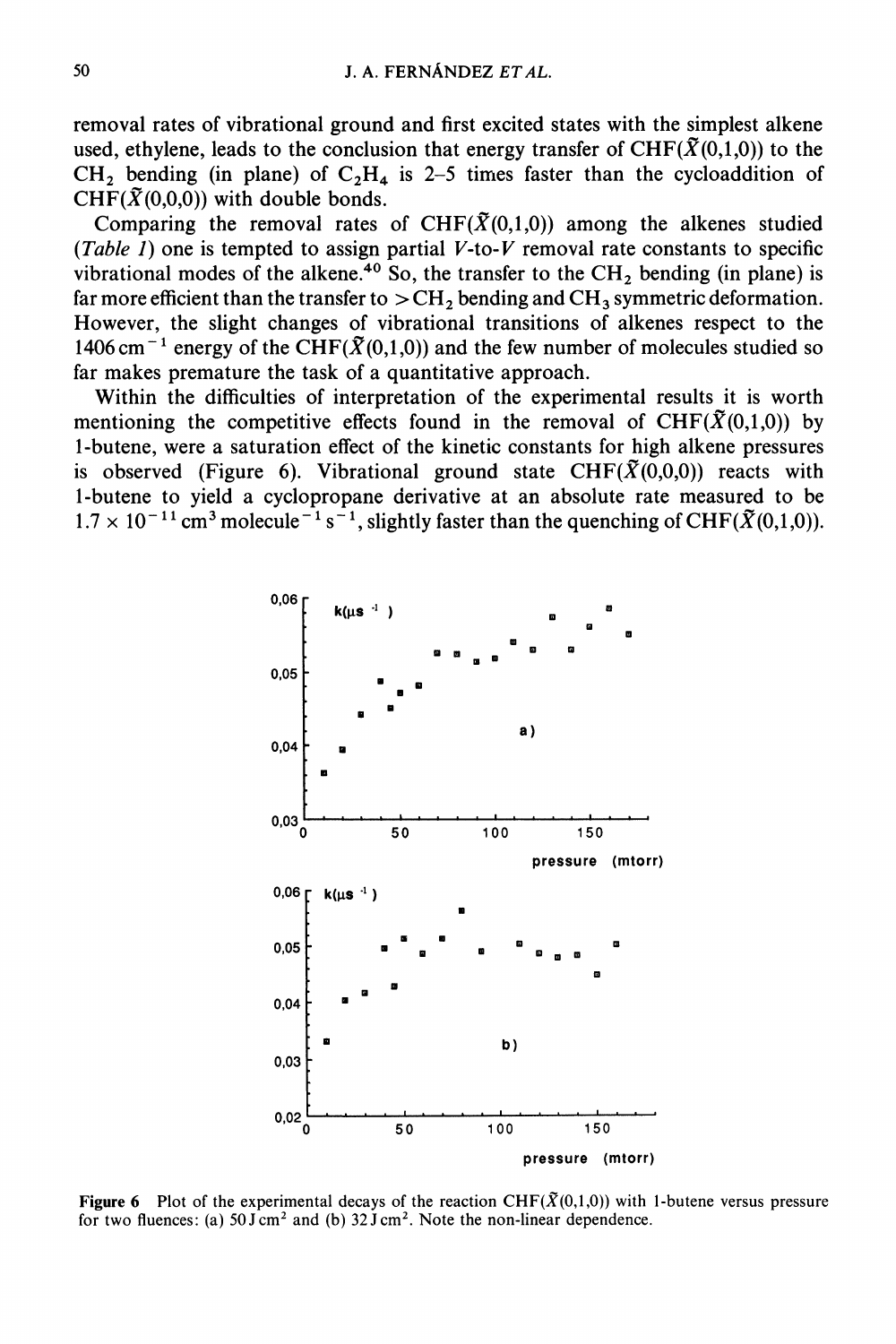This result, as well as those of the removal rates of i-butene and butadiene can be readily interpreted as a decrease of efficiency in the cycloaddition by bending excited CHF. On the other hand, the saturation effect seems to be related to the long radiative lifetimes of the 1-butene in the  $1400 \text{ cm}^{-1}$  region.<sup>41-43</sup> Indeed, if the 1-butene would behave as a reservoir of vibrational energy, and had a very efficient  $V$ -to- $V$ inermolecular energy transfer, the concentration of CHF( $\tilde{X}(0,1,0)$ ), in systems with low alkene pressure, would disappear at a rate proportional to the alkene concentration. For high concentrations of alkene, the fast first part of the reaction is set before firing the second laser and the observed rate would correspond to the quenching of the steady state concentration of CHF( $\tilde{X}(0,1,0)$ ) in equilibrium with vibrationally excited 1-butene, i.e. slow and nearly constant (Figure 6). A quantitative explanation of the experimental findings would require measurements with controlled  $CO<sub>2</sub>$ -laser pulse widths and shapes, shorter laser pulses delays, simultaneous time-measurements of state selected reactants and products etc.

#### Acknowledgements

We thank the "Comisión Interministerial de Ciencia y Tecnología". CICYT, the "Universidad del Pais Vasco", the "Diputación Foral de Vizcaya" and Iberduero for generous grants provided in the last few years. One of us (A.O.Z.) thanks the M.E.C. for a research fellowship (1986-1990).

#### References

- 1. R. A. Moss, Acc. Chem. Res. 22, 15 (1989).
- 2. R. A. Moss, Acc. Chem. Res. 13, 58 (1989).
- 3. P. S. Skell and A. Y. Garner, J. Am. Chem. Soc. 78, 5430 (1956).
- 4. W. v. E. Doering and W. A. Henderson, Jr., J. Am. Chem. Soc. 80, 5274 (1958).
- 5. M. Kirmse (ed.), Carbene Chemistry. 2nd ed. Academic (1971).
- 6. C. Wentrup, Reactive Molecules. Wiley-Interscience (1984).
- 7. Y. N. Tang and F. S. Rowland, J. Am. Chem. Soc. \$9, 6420 (1967).
- 8. S. R. Cain, R. Hoffman and E. R. Grant, J. Phys. Chem. \$5, 4046 {1981).
- 9. L. B. Harding, H. B. Schlegel, R. Krishnan and J. A. Pople, J. Phys. Chem. 84, 3394 (1980).
- 10. C. Sosa and H. B. Schlegel, J. Am. Chem. Soc. 106, 5847 (1984).
- ll. M. Moreno, J. M. Lluch, A. Oliva and J. Bertran, J. Phys. Chem. 92, 4180 {1988).
- 12. R. Wayne, Chemistry of the atmospheres. Oxford U.P. (1985).
- 13. G. Herzberg, The Spectra and Structures of Simple Free Radicals. Dover {1988).
- 14. S. J. Moss and A. Ledwith, eds., The Chemistry of the Semi-conductor Industry. Blackie {1986).
- 15. H. Okabe, Photochemistry of Small Molecules. Wiley-Interscience {1978).
- 16. M.N.R. Ashfold and G. Hancock, Spec. Period. Rep., Gas Kinetics and Energy Transfer 4, 73 (1982).
- 17. G. Hancock and G. W. Ketley, J. C. S., Faraday Trans. 2 78, 1283 (1982).
- 18. G. Hancock, G. W. Ketley and A. J. MacRobert, J. Phys. Chem. \$\$, 2104 {1984).
- 19 A. Ortiz de Zarate, Ph.D. Thesis. Univ. Pais Vasco {1991).
- 20. A. Ortiz de Zarate, F. Castafio, J. A. Fernandez, M. N. Sanchez Rayo and G. Hancock, JCS. Faraday Transactions. Accepted.
- 21. G. W. Ketley, D. Phil. Thesis. Oxford University (1983).
- 22. K. G. McKendrick, D. Phil. Thesis. University of Oxford (1985).
- 23. A. Ortiz de Zarate, F. Castafio, Anales de Quimica. 87, 167 {1991)
- 24. G. Hancock and D. E. Heard, Chem. Phys. Lett. 158, 167 (1989).
- 25. G. Dornhoffer and W. Hack, *J.C.S. Faraday* 2 84, 441 (1988).